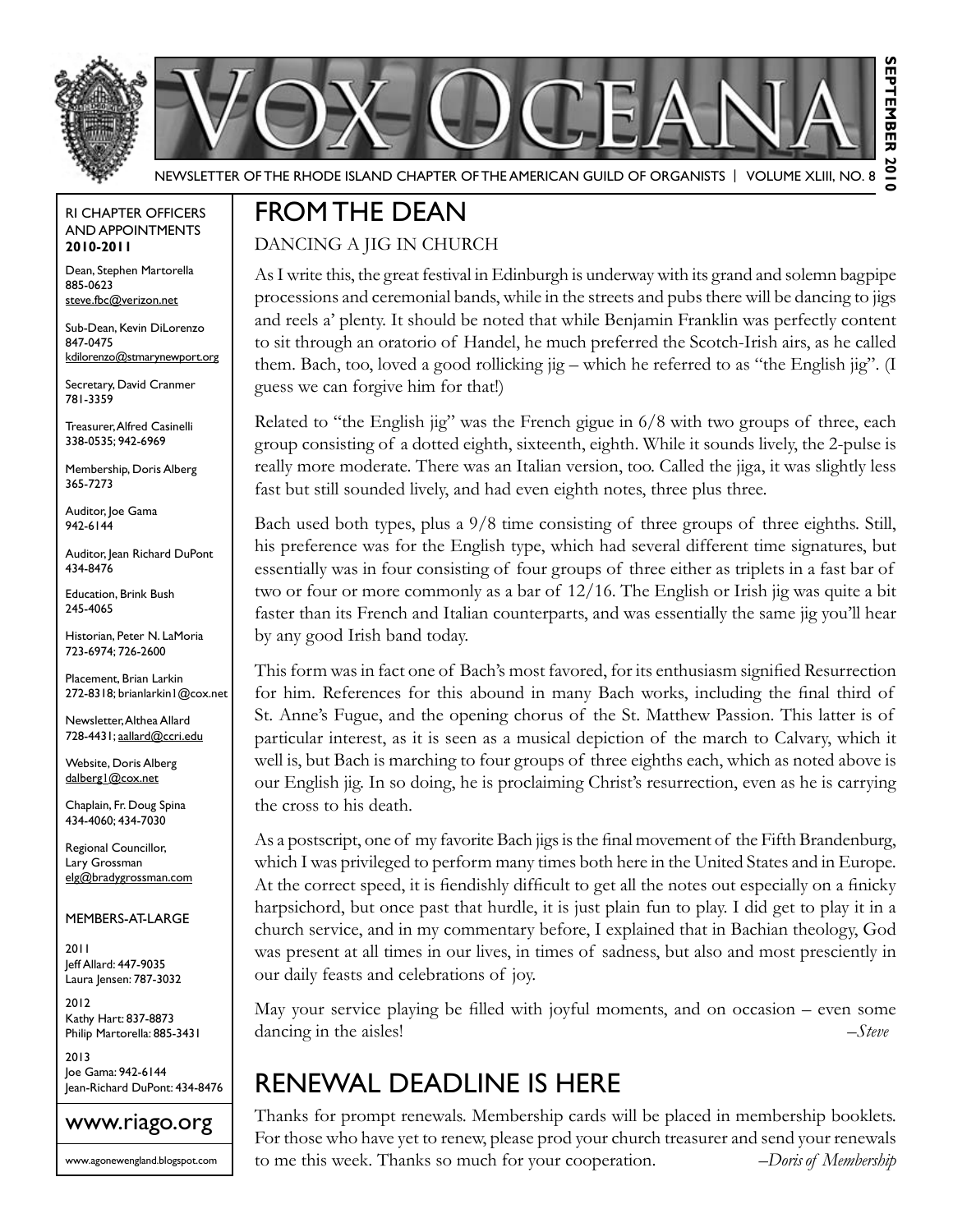### UPCOMING EVENTS PREVIEW

**Monday September 20, 6:00 pm:** Kickoff Dinner, Cathedral of St. John Episcopal

**Sunday October 17, 7:00 pm:** See, hear, and play the Fox touring organ and learn of the legacy of Virgil Fox at the home of Kevin DiLorenzo. Directions will appear in the October issue.

We are also working on a hymn festival for November. See details in the next issue of Vox Oceana.

## FROM OUR MEMBERS & FRIENDS

**Sunday. September 19, 4:00 pm:** The First Baptist Church in America's Music at the Meetinghouse Series, 75 North Main Street, Providence is proud to present **Suzanna Perez**, prize winner of six international competitions, in recital featuring works of Bach, Haydn, Ives, Chopin, Liszt, and Schumann's Op. 9 Carnival. Free. Donations accepted.

**Sunday, September 26, 2:00 pm:** Come and contribute to the Chopin Club scholarship fund at The Music Mansion, Providence, where renowned artist **Barbara Speer**, piano, will offer a concert celebrating Chopin's Bicentennial, featuring all four of the Ballades and a selection of shorter masterpieces. Ms. Speer's bio may be found on the Club website at http://www.chopinclub. org/eventscalendar.html

**October 5-8**: *A Hook Holiday: St. John's, Bangor, celebrates Organ Sesquicentennial*. This year marks the 150th anniversary of Maine's largest 19th-Century trackeraction pipe organ, E. and G. G. Hook's magnificent Opus 288 at St. John's Roman Catholic Church in Bangor. To celebrate this historic instrument and five others in Midcoast Maine, the St. John's Organ Society, in cooperation with the Organ Historical Society and the Bangor Chapter of the American Guild of Organists, is sponsoring a festival tour with panels and recitals of organs built between 1847 and 1909 by E. and G. G. Hook, Hook and Hastings, and George Stevens. The registration fee of \$150 must be submitted by September 5. For more information and a complete list of events, visit www.HookOpus288.org or phone Kevin Birch at 207-942-6941.

## AGO Appeal

If you've missed the year-end appeal to contribute to the American Guild of Organists, won't you consider making a contribution to start our new year? Contributions to

- Annual Fund support national Guild operations and educational programs.
- Endowment Fund are held in perpetuity; annual earnings support operations and educational programs.
- New Organist Fund support Pipe Organ Encounters and scholarship programs for POE students.
- Nita Akin Fund support operations of the National Young Artists Competition in Organ Performance.
- S. Lewis Elmer Fund support prize awards for the most successful candidates in our professional certification program.

Gifts in all amounts are needed and welcomed; no gift is too small! All contributions to the AGO are 100% tax deductible to the fullest extent provided by law.

# RIAGO FALL KICKOFF DINNER

Monday, September 20 at 6:00 pm; dinner served at 6:30 pm. Cathedral of St John Episcopal, 271 N Main St. Providence. Catered by Amos House More Than a Meal

As always, all proceeds go directly to benefit the culinary arts training program helping those in need to obtain meaningful work. You will have an opportunity to hear about our exciting upcoming programs for the 2010- 2011 season, enjoy a delicious meal, and hear Brink Bush talk about the interpersonal relationships and genesis for his very exciting Variations on a Theme of Paganini, after which we will get an up front tour of the Cathedral organ and hear some of this magnificent new organ composition.

 $\Gamma$ 

#### Fall Kickoff Dinner Reservation Form Cost: \$25.00 Choice of: \_\_\_\_ Chicken Marsala \_\_\_\_ Stuffed Sole w/ Newburg Served with pasta, salad, and fresh fruit Reservations must be received by Wednesday September 15. Don't delay! Send it off today! Mail dinner selection and check made out to RIAGO to:

Dr. Kevin DiLorenzo, PO box 547, Newport, RI 02840.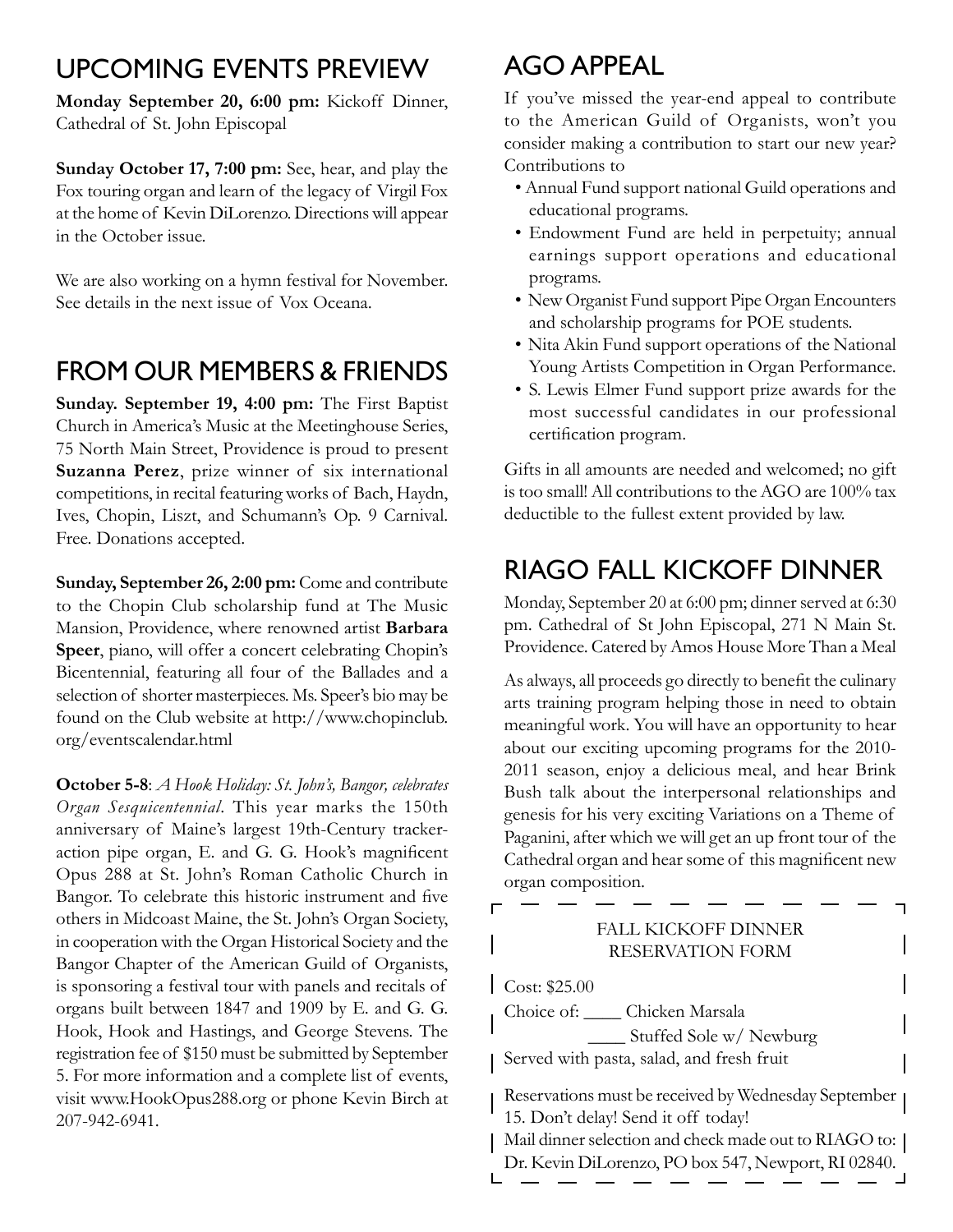#### Convention Notes

#### FROM WASHINGTON D.C., JULY 2010

So much to hear and only two ears to do it with! Eighteen concerts in four days: my personal best.

Regardless of the heat outside, it was cool in the Cathedral (National) on Monday. The convention began with four commissioned works. In fact there were commissioned works in almost every event I attended. The Cathedral now has monitors placed on the side pillars so everyone can see as well as hear what is going on both in the chancel and at the organ.

Then it was onward to more events after shoehorning over 2,000 of us into thirty-five coaches. That evening it was back to the National Cathedral for opening concert with Scott Dettra again on the bench, this time playing Barber's Toccata Festiva. After the interval came the 1931 Mass for the 500th Anniversary of the Death of Joan of Arc by Paul Paray. The convention was filled with examples of such less frequently heard programming, even a transcription of the Overture to Die Fledermaus.

Tuesday brought heat and an equally 'hot' performance at National City Christian Church by the Virginia Bronze Handbell Ensemble, an auditioned handbell choir. They used the bells, handchimes, wind chimes, gong, metalophone, and probably more I missed. The organ there has a handbell stop controlling 61 bronze Whitechapel bells, one of only two such stops in existence. And that was only the prelude. Bruce Neswick and the Cantate Chamber Singers and the National Brass Quintet led a hymn festival to die for with everyone in the audience singing parts if requested, in tune and in rhythm.

That afternoon Mark Steinbach's student, Annie Laver, won the 2nd prize in the NYACOP. Congratulations!

That evening we were whisked off to Annapolis to hear David Higgs marvelously master the monster organ at the US Naval Academy Chapel. With renovations to the organ completed only a week before the event, and some 522 drawknobs to chose from and Find!, this seemed an incredible accomplishment. David was the only performer to play an encore. He played In a Persian Market to show off the theater organ side of the instrument that included stops like chrysoglott, xylophone, snare drum, brush cymbal choke cymbal and many more.

Wednesday morning I attended worship at both the Sixth and I Historic Synagogue and Shiloh Baptist Church. Musically very far apart, of course, but yet both spoke of presenting music from oppressed peoples. At the Synagogue we were told that the gorgeous settings by Salamone Rossi of traditional Jewish texts had not been appreciated by his fellow ghetto residents. That was in the 1600s. Nothing much changes regarding new music, does it.

The closing concert on Thursday was in the Basilica of the National Shrine of the Immaculate Conception, another incredibly beautiful and overwhelming space. 'Our own' Julian Wachner directed the Washington National Chorus. They sang Three Psalms, a commissioned work by David Hurd. Renee Anne Louprette played an astounding piece by Olivier Latry Salve Regina which you felt as well as heard with (probably) the 64' Gravissima, one or several of the four 32's and possibly a smattering of the nineteen 16 footers shaking the place. There was a gallery and a chancel organ both controlled by one console. The last performer was David Briggs who improvised a symphony. The themes were "America," "Wade in the Water," "Simple Gifts" and Lasst uns erfreuen.

One amazing convention, very well executed. *–Doris Alberg*

### Notice of Case in Progress

On July 16, 2010 an AGO Member filed a formal complaint against St. Brendan Church, East Providence, for wrongful termination of employment. The Guild is investigating the matter according to the AGO's Procedures for Dealing with Complaints about Termination. No determination has been made at this time.

Although Guild Members may provide substitute or interim services, no Member may seek or accept regular or permanent employment with St. Brendan Church while these Procedures are pending. See the AGO's website for the current status of this case.